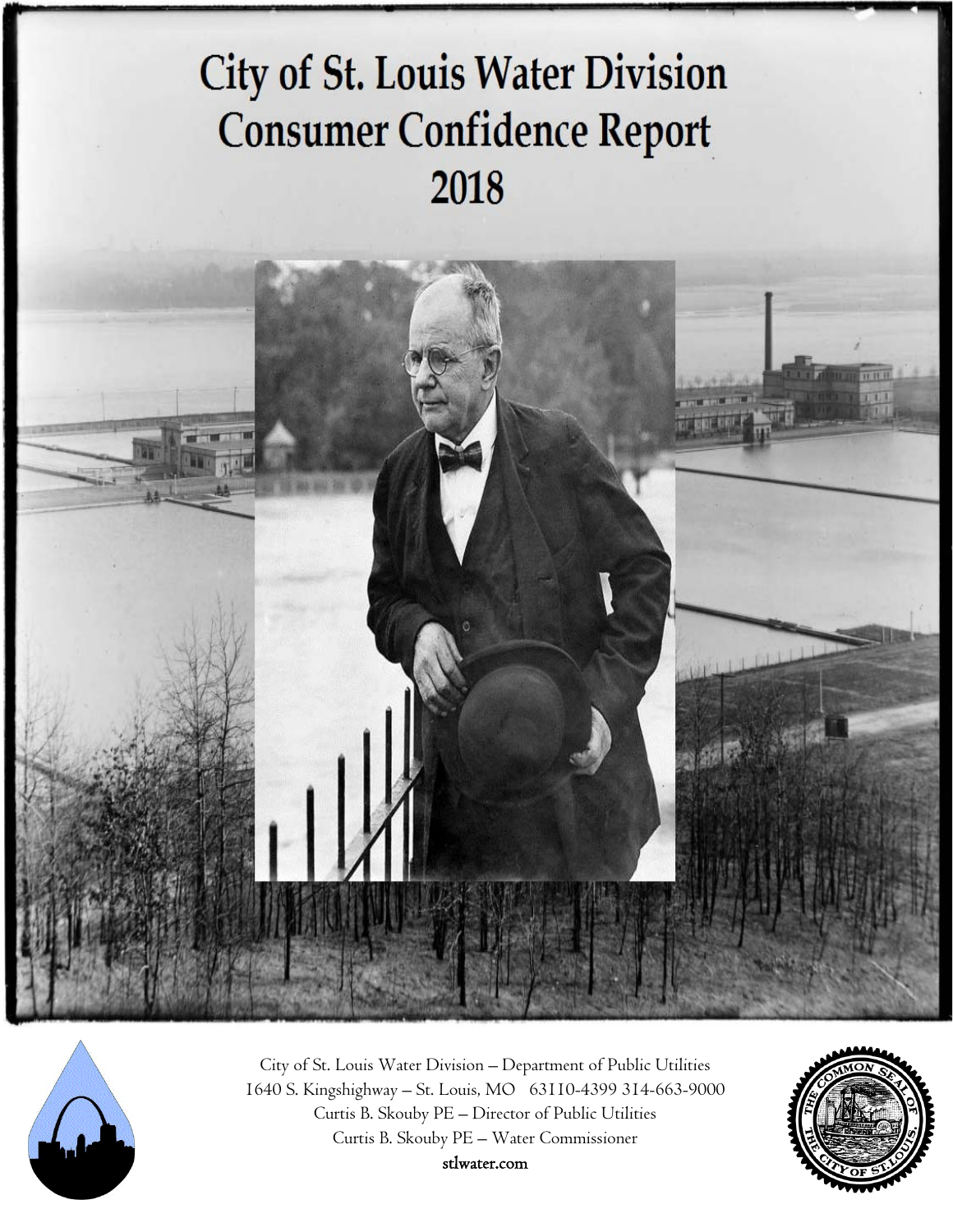**On the cover** - John Wixford, Chemist, City of St. Louis Water Division, 1903 - 1935

John Wixford is the chemist who is credited for developing the treatment process which ultimately produced clear water from the Mississippi River in time for the 1904 World's Fair. The City of St. Louis Water Division is currently using a modified version of the treatment process developed by Wixford.

For more about John Wixford:

**"A History of the St. Louis Water Works (1764-1968)"**, By William B. Schworm http://www.stlwater.com/history2.php

**"Why Does St. Louis Have Such Good Water"**, St. Louis Magazine, January 14, 2019 https://www.stlmag.com/history/st-louis-sage/why-does-st-louis-have-such-good-water/

**"St. Louis' Water Supply",** St. Louis Post Dispatch, March 25, 2011 https://www.stltoday.com/news/multimedia/st-louis-water-supply/image\_27479c19-74ed-5148 a9c6-34c372ac6a6a.html

**"The Water Wizard: John F. Wixford and the Purification of the St. Louis Water Supply in 1904"** by Harper, Christine Froechtenigt, UMI Dissertation Services, 2001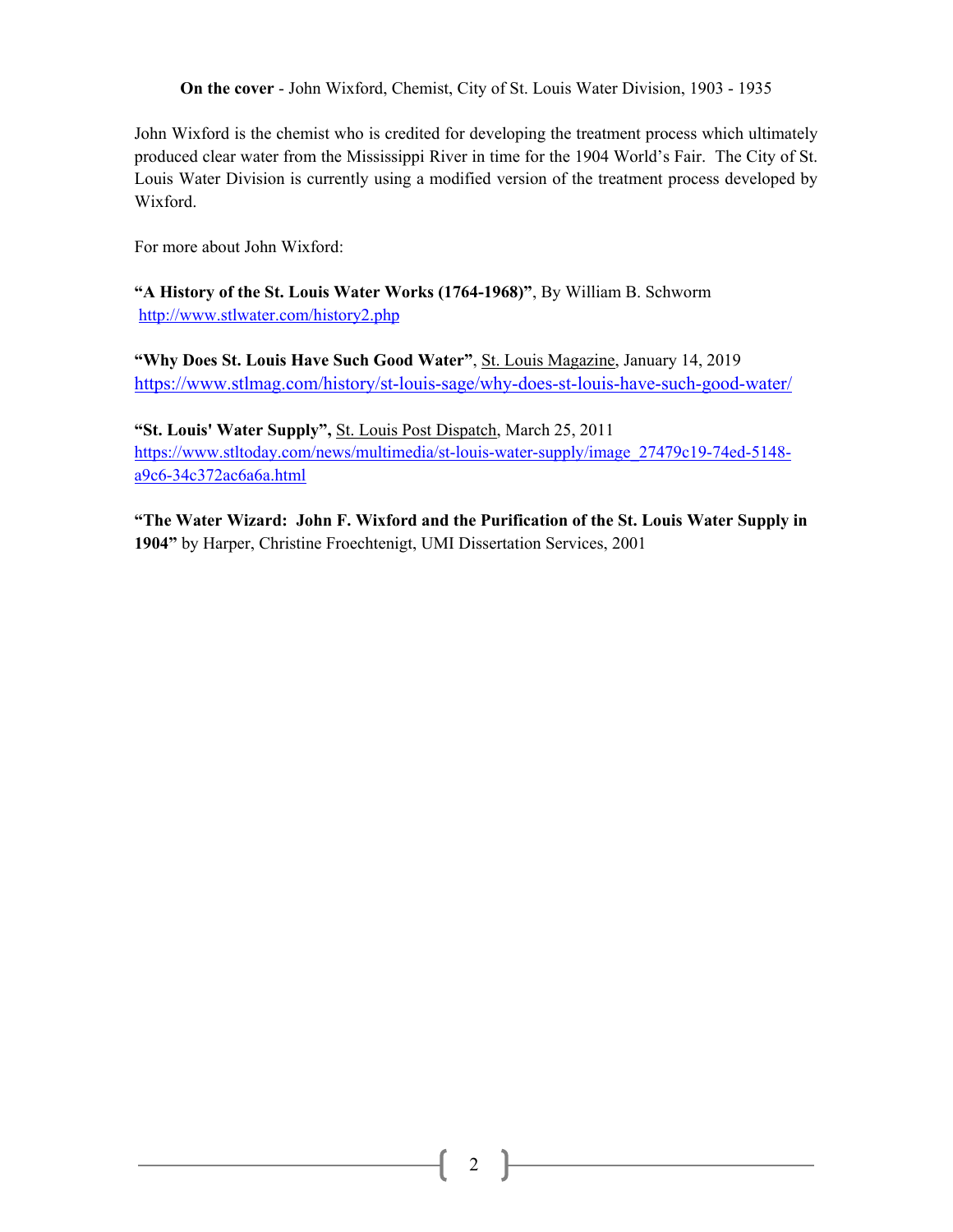# **CITY OF ST. LOUIS Water Quality Report 2018**

In compliance with the Safe Drinking Water Act, the City of St. Louis Water Division is delivering this Water Quality Report to all its customers who receive water bills. **We ask that landlords, employers, and anyone else who receives the water bill for other water users share this report with them.**  To obtain additional copies, call (314) 771-2255.

The web address of the CCR on the internet is: http://www.stlwater.com/confidence.php.

The report summarizes information that your water system collects to comply with regulations, including information on water from the Missouri and Mississippi Rivers, the levels of detected contaminants, and compliance with drinking water rules.

## **ST. LOUIS CITY WATER - A HISTORY OF EXCELLENCE**

The Water Division is a branch of the St. Louis City government's Department of Public Utilities. Since 1835, we have been dedicated to supplying the highest quality water to our customers. We are proud to say that in **2018**, our water met or exceeded the standards set by the U.S. Environmental Protection Agency and the Missouri Department of Natural Resources. **In fact, we have never violated a water quality regulation in 114 years of testing.** 

Our scientists constantly monitor and test the water for over 150 possible contaminants. We analyze the water where it enters the plant as raw river water, throughout the treatment process, and at multiple points throughout the city. The frequency and thoroughness of these tests exceed federal regulations for water quality monitoring. **Water quality monitoring of St. Louis City water in 2018 indicated that no compounds were detected above the allowable levels set by federal and state regulations.** 

The City of St. Louis Water Division is proud to be a charter member of the Partnership for Safe Water. In 1994, this organization was formed by 187 surface water utilities, several drinking water organizations, including the American Water Works Association and the Environmental Protection Agency. The Partnership's goal is to provide a new measure of safety to millions of Americans by improving water quality nationwide.

## **WHERE DOES THE WATER COME FROM?**

The City of St. Louis Water Division has two water treatment plants. The Howard Bend Plant draws water from the Missouri River. The Chain of Rocks Plant is located on the Mississippi River, south of the confluence of the Missouri and Mississippi Rivers. The water reaching our intakes at the Chain of Rocks Plant is primarily Missouri River water because the two rivers have not fully mixed when the water reaches the plant. Together, the two plants produce an average of 135 million gallons of water each day.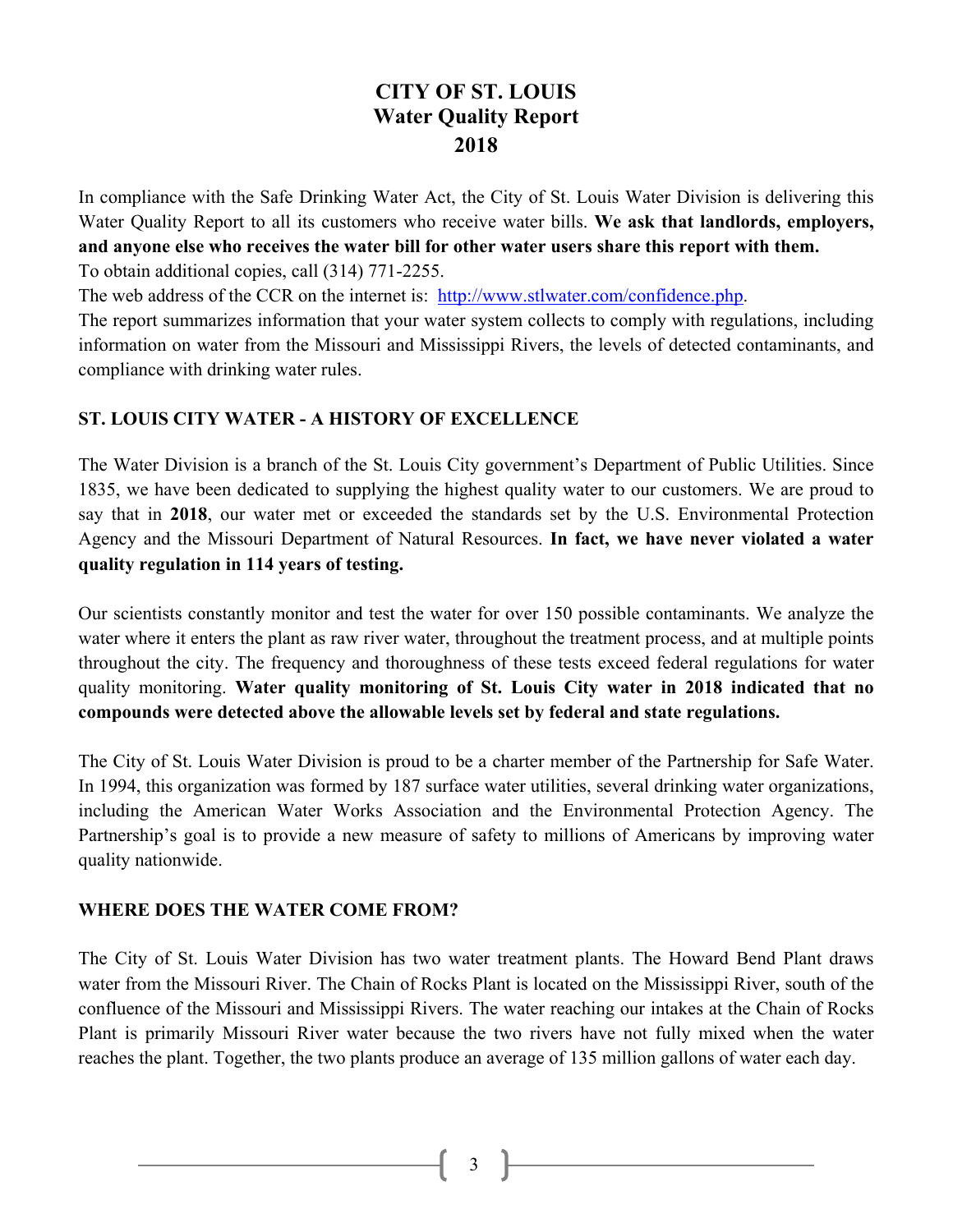#### **SOURCE WATER ASSESSMENT INFORMATION**

In 2004, the Missouri Department of Natural Resources (DNR) conducted a source water assessment to determine susceptibility of our source water to contamination. You can acquire the complete results by calling DNR at 1-800-361-4827 or the information can be viewed on the internet at: http://drinkingwater.missouri.edu/swip/swipmaps/pwssid.htm. Our system I.D. is: 6010715. The assessment has determined that our river water source is susceptible due to the presence of potential contaminant sources. The City of St. Louis employs all available measures at its disposal to remove contamination at intakes and during the treatment process. The drinking water produced at our facilities consistently meets or exceeds all Safe Drinking Water Standards.

#### **WHAT ABOUT CONTAMINANTS?**

All drinking water, including bottled water, may reasonably be expected to contain at least small amounts of some contaminants. The presence of contaminants does not necessarily indicate that water poses a health risk. More information about contaminants and potential health effects can be obtained by calling the Environmental Protection Agency's Safe Drinking Water Hotline (800-426-4791).

#### **GIARDIA AND CRYPTOSPORIDIUM**

Giardia and Cryptosporidium are microscopic parasites that, when ingested, can result in fever, diarrhea, and other gastrointestinal complications. These organisms are found in all rivers and streams and come from animal wastes in the watershed. They are removed by effective treatment including deactivation with chlorine and precipitative softening, sedimentation, flocculation and filtration. Previous monitoring performed monthly did not detect any Cryptosporidium or Giardia in samples collected after the first stage of our multi-stage, multiple barrier treatment process at either of the City's water purification plants. Prior monitoring showed that neither cysts nor oocysts were detected in our finished water.

#### **HEALTH RISKS**

Some people may be more vulnerable to contaminants in drinking water than the general population. Immuno-compromised persons can be particularly at risk from infections; such as persons with cancer undergoing chemotherapy, persons who have undergone organ transplants, people with HIV/AIDS or other immune system disorders, some elderly individuals, and infants. These people should seek advice about drinking water from their health care providers. EPA/Center for Disease Control guidelines on appropriate means to lessen the risk of infection by Cryptosporidium are available from the Safe Drinking Water Hotline (800-426-4791).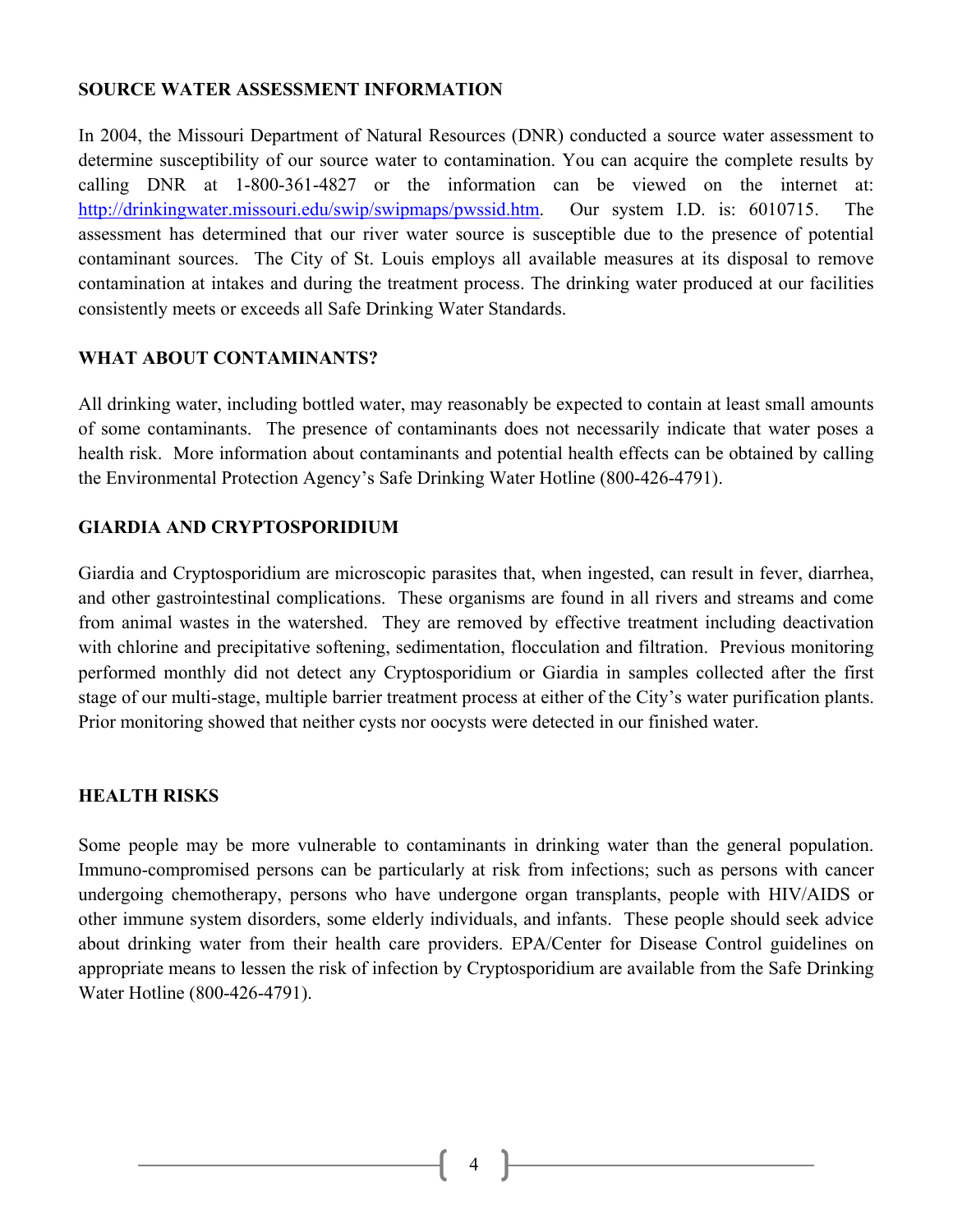#### **LEAD IN DRINKING WATER**

The City of St. Louis Water Division has optimized its treatment process so that the corrosion of internal plumbing is highly unlikely. However, if present, elevated levels of lead can cause serious health problems, especially for pregnant women and young children.

Lead in drinking water is primarily from materials and components associated with service lines and home plumbing. The City of St. Louis Water Division is responsible for providing high quality drinking water, but cannot control the variety of materials used in plumbing components. When your water has been sitting for several hours, you can minimize the potential for lead exposure by flushing your tap for 30 seconds to 2 minutes before using water for drinking or cooking. If you are concerned about lead in your water, you may wish to have your water tested. Information on lead in drinking water, testing methods, and steps you can take to minimize exposure is available from the Safe Drinking Water Hotline or at http://www.epa.gov/safewater/lead.

#### **FLUORIDATION**

Since 1953, in accordance with St. Louis City Revised Code Chapter 11.26, the City of St. Louis Water Division has been fluoridating our customers' drinking water. Our goal was to provide fluoridated drinking water to a target level of 1 mg/L. In December 2010, the United States Department of Health and Human Services released a report recommending that fluoridation levels in drinking water should be set at 0.7 mg/L. In January 2012, the City of St. Louis Water Division under the direction of the City of St. Louis Health Department reduced the fluoridation goal to 0.6 mg/L.

#### **READING THE TABLES**

The first table reports only regulated substances that have been found in measurable quantities in St. Louis City's finished drinking water. While we test for 150 possible contaminants, traces of only **16** were detected in **2018**. The results of the detected contaminants are listed in the table. **All contaminants were detected in concentrations well below safe and acceptable limits.**

The second table lists non-regulated substances whose concentrations have been of interest by consumers.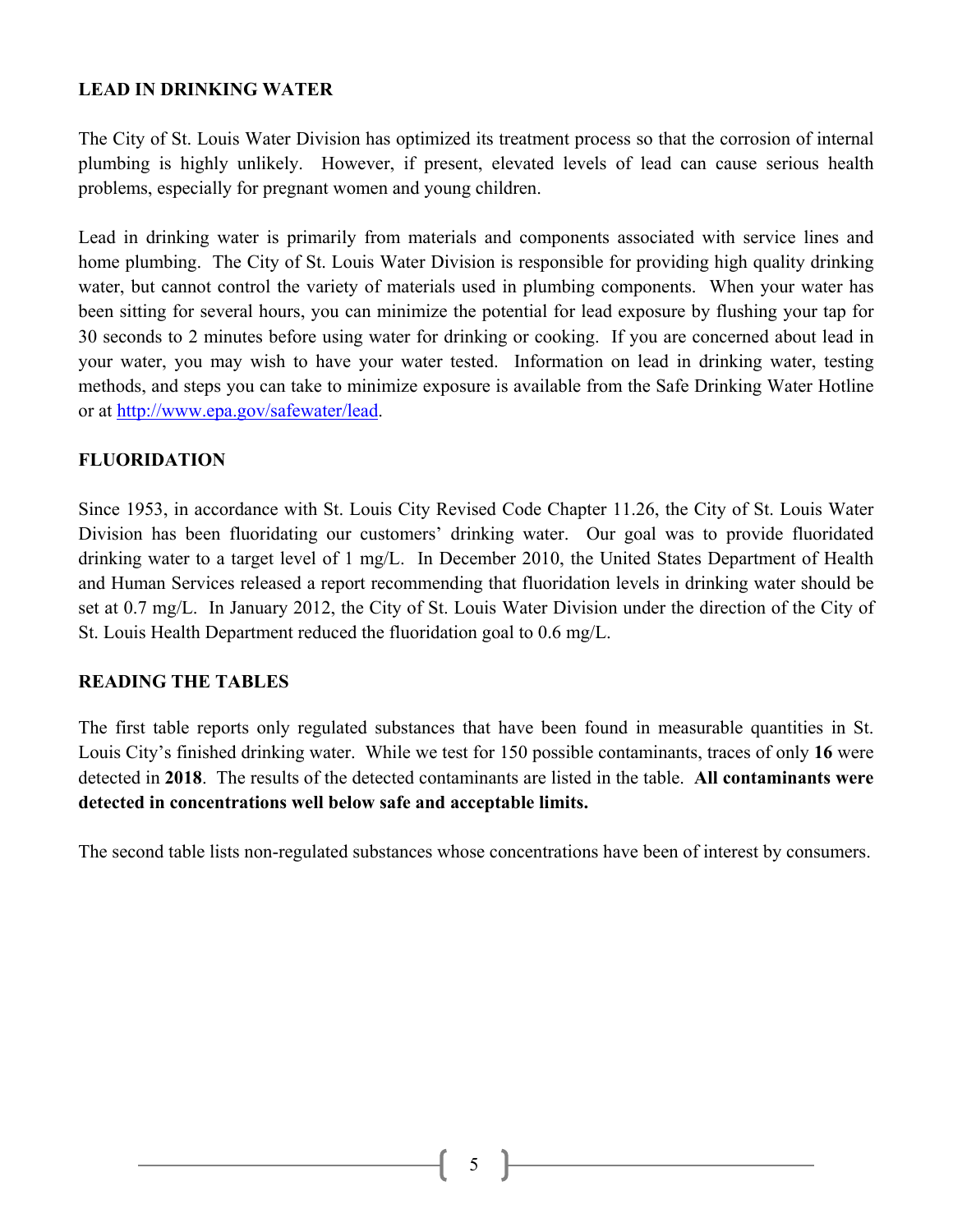## **DATA FOR 2018 WATER QUALITY REPORT - City of St. Louis Water Division - MO6010715**

| <b>Detected Contaminants</b><br>(units)                       | <b>MCL</b>                                                 | <b>MCLG</b>      | <b>Maximum Level</b><br><b>Detected</b>        | Range                                | <b>Major Sources of Contaminants</b>                                                      |  |  |  |
|---------------------------------------------------------------|------------------------------------------------------------|------------------|------------------------------------------------|--------------------------------------|-------------------------------------------------------------------------------------------|--|--|--|
| <b>Inorganic Compounds</b>                                    |                                                            |                  |                                                |                                      |                                                                                           |  |  |  |
| Antimony (Total, µg/L)                                        | 6                                                          | 6                | 0.53                                           | $0.34 - 0.53$                        | Discharge from petroleum<br>refineries; fire retardants; ceramics;<br>electronics; solder |  |  |  |
| Arsenic $(\mu g/L)$                                           | 10                                                         | $\overline{0}$   | 1.19                                           | $0.55 - 1.19$                        | Erosion of natural deposits                                                               |  |  |  |
| Barium (mg/L)                                                 | $\overline{2}$                                             | $\overline{2}$   | 0.0378                                         | $0.0164 - 0.0378$                    | Erosion of natural deposits                                                               |  |  |  |
| Chromium (Total, µg/L)                                        | 100                                                        | 100              | 1.92                                           | $1.56 - 1.92$                        | Erosion of natural deposits,<br>Industrial discharge                                      |  |  |  |
| Selenium $(\mu g/L)$                                          | 50                                                         | 50               | 2.81                                           | $2.59 - 2.81$                        | Erosion of natural deposits,<br>Industrial discharge                                      |  |  |  |
| Fluoride (mg/L)                                               | $\overline{4}$                                             | $\overline{4}$   | 1.02                                           | $0.35 - 1.02$                        | Water additive for dental health                                                          |  |  |  |
| Nitrate+Nitrite<br>(as mg/L N)                                | 10                                                         | 10               | 2.49                                           | $2.29 - 2.49$                        | Natural Deposits; Fertilizer runoff                                                       |  |  |  |
| Lead $(\mu g/L)^*$                                            | $AL = 15$                                                  | $\mathbf{0}$     | $90th$ Percentile =<br>0.99                    | Number of<br>samples above<br>$AL=0$ | Corrosion of household plumbing                                                           |  |  |  |
| Copper $(mg/L)^*$                                             | $AL = 1.3$                                                 | 1.3              | $90th$ Percentile =<br>0.0202                  | Number of<br>samples above<br>$AL=0$ | Corrosion of household plumbing                                                           |  |  |  |
|                                                               | <b>Organic (Synthetic) Compounds</b>                       |                  |                                                |                                      |                                                                                           |  |  |  |
| Atrazine $(\mu g/L)$                                          | $\mathfrak{Z}$                                             | $\overline{3}$   | 1.08                                           | $ND - 1.08$                          | Herbicide runoff from row crops                                                           |  |  |  |
| <b>Disinfectant/Disinfection Byproducts</b>                   |                                                            |                  |                                                |                                      |                                                                                           |  |  |  |
| Chloramine (mg/L)                                             | $MRDL = 4$                                                 | $MRDLG = 4$      | 3.20                                           | $2.25 - 3.20$                        | Disinfectant used to treat water                                                          |  |  |  |
| <b>Total Trihalomethanes</b><br>$(\mu g/L)$                   | 80                                                         | N/A              | 25.0                                           | $8.6 - 25.0$                         | By-product of disinfection                                                                |  |  |  |
| Haloacetic Acids (5)<br>$(\mu g/L)$                           | 60                                                         | N/A              | 29.1                                           | $14.8 - 29.1$                        | By-product of disinfection                                                                |  |  |  |
| <b>Microbiological Data</b>                                   |                                                            |                  |                                                |                                      |                                                                                           |  |  |  |
| <b>Total Coliform Bacteria</b><br>(% positive samples)        | 5% of monthly<br>samples positive                          | $\boldsymbol{0}$ | Highest Month: 0.59%<br>Annual Average: 0.05%  |                                      | Naturally present in the environment                                                      |  |  |  |
| Total Organic Carbon                                          | TT (Required min.<br>15% TOC removal<br>from source water) | $\rm N/A$        | 3.58                                           | $2.27 - 3.58$                        |                                                                                           |  |  |  |
| (mg/L)                                                        |                                                            |                  | Annual Avg. Percent removal = $27.7\%$         |                                      | Naturally present in the environment                                                      |  |  |  |
| Turbidity (NTU)**                                             | $TT(1NTU)**$                                               |                  | Highest Level = $0.12$ (March)                 |                                      | Soil runoff                                                                               |  |  |  |
|                                                               | $TT = 95%$ of monthly<br>samples <0.3NTU                   | N/A              | Percentage of samples below $0.3NTU =$<br>100% |                                      |                                                                                           |  |  |  |
| <b>Radioactive Contaminants</b>                               |                                                            |                  |                                                |                                      |                                                                                           |  |  |  |
| Gross Alpha Particle<br>Activity, Total (pCi/L) Year<br>2013* | 15                                                         | $\boldsymbol{0}$ | Not Detected                                   | $\rm N/A$                            | Erosion of natural deposits                                                               |  |  |  |
| Total Uranium (µg/L)<br>Year 2013*                            | 30                                                         | $\boldsymbol{0}$ | Not Detected                                   | $\rm N/A$                            | Erosion of natural deposits                                                               |  |  |  |

 $\begin{pmatrix} 6 \end{pmatrix}$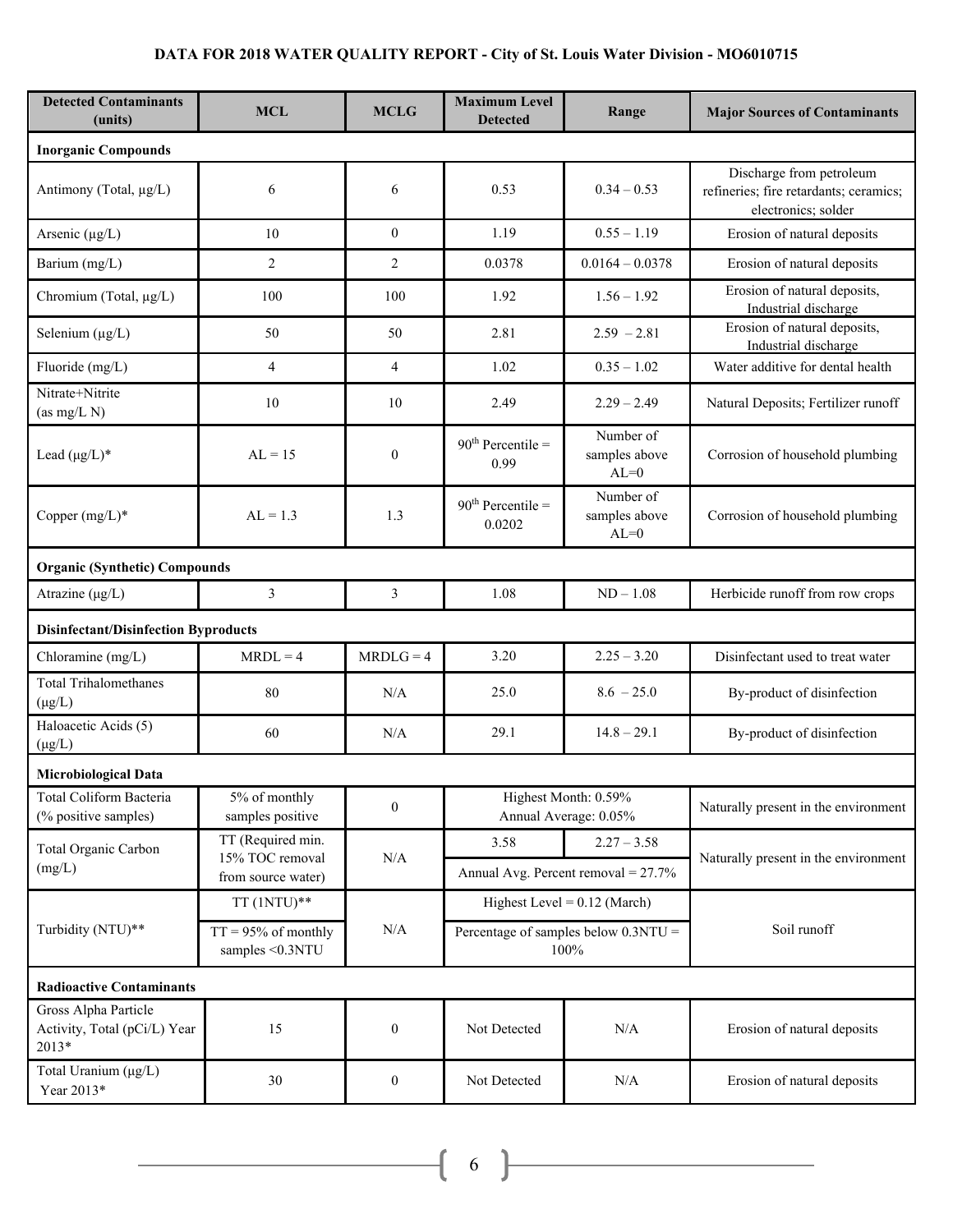| <b>Secondary Contaminants</b>                          | <b>MCL</b> | <b>Average Level Detected</b> | Range             |
|--------------------------------------------------------|------------|-------------------------------|-------------------|
| Alkalinity, Total (mg/L)                               | N/A        | 61                            | $33 - 108$        |
| Aluminum (mg/L)                                        | N/A        | 0.0023                        | $0.0017 - 0.0029$ |
| Calcium $(mg/L)$                                       | N/A        | 30.4                          | $10.8 - 70.0$     |
| Chloride (mg/L)                                        | 250        | 25.4                          | $18.9 - 33.7$     |
| Conductivity $(\mu S/cm)$                              | N/A        | 530                           | $356 - 726$       |
| Hardness, Total<br>(mg/L as CaCO <sub>3</sub> )        | N/A        | 152                           | $103 - 210$       |
| Iron $(mg/L)$                                          | 0.3        | N.D.                          | N.D.              |
| Magnesium (mg/L)                                       | N/A        | 18.8                          | $5.3 - 34.5$      |
| Manganese $(\mu g/L)$                                  | 50         | 0.31                          | $N.D. - 0.31$     |
| Nickel $(\mu g/L)$                                     | N/A        | 2.53                          | $2.16 - 2.90$     |
| Non Carbonate Hardness<br>(mg/L as CaCO <sub>3</sub> ) | N/A        | 92                            | $28 - 134$        |
| pH                                                     | N/A        | 9.40                          | $8.58 - 9.87$     |
| Potassium (mg/L)                                       | N/A        | 5.32                          | $4.57 - 6.79$     |
| Sodium (mg/L)                                          | N/A        | 45.6                          | $32.8 - 58.1$     |
| Solids, Total Dissolved (TDS) (mg/L)                   | 500        | 348                           | $275 - 438$       |
| Sulfate (mg/L)                                         | 250        | 148                           | $107 - 201$       |

# **Optional Monitoring (not required by EPA)**